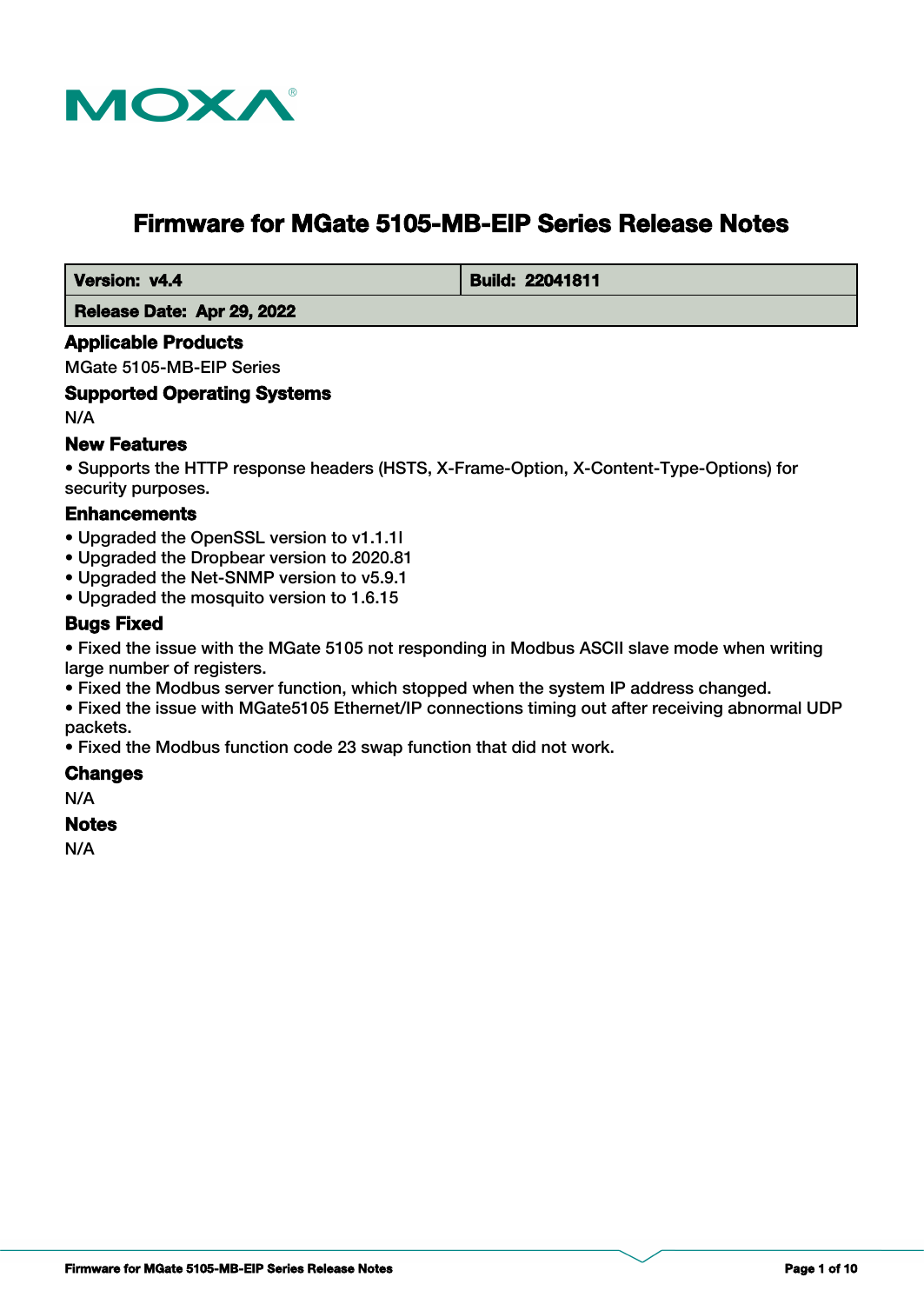

#### **Version: v4.3 Build: Build: Build 21020513**

 **Release Date: Mar 02, 2021**

### **Applicable Products**

N/A

### **Supported Operating Systems**

N/A

#### **New Features**

• Supports MCC Tool.

#### **Enhancements**

- Supports MXconfig v2.6 and MXview v3.2.
- Enhanced log table placement.
- Enhanced cipher suite.
- Upgraded SQLite version to v3.33.0.
- Upgraded Mosquitto version to v1.6.12.

### **Bugs Fixed**

- Fixed the stuck system issue when the IP setting begins with a zero digit.
- Fixed CVE-2011-1473.
- Fixed the memory leak when receiving the wrong LLDP packets continuously.

#### **Changes**

- The default setting for the telnet console has been disabled.
- Extended the length of the email alert username.
- Changed the default TCP/IP keep alive check timeout to 1 minute.

### **Notes**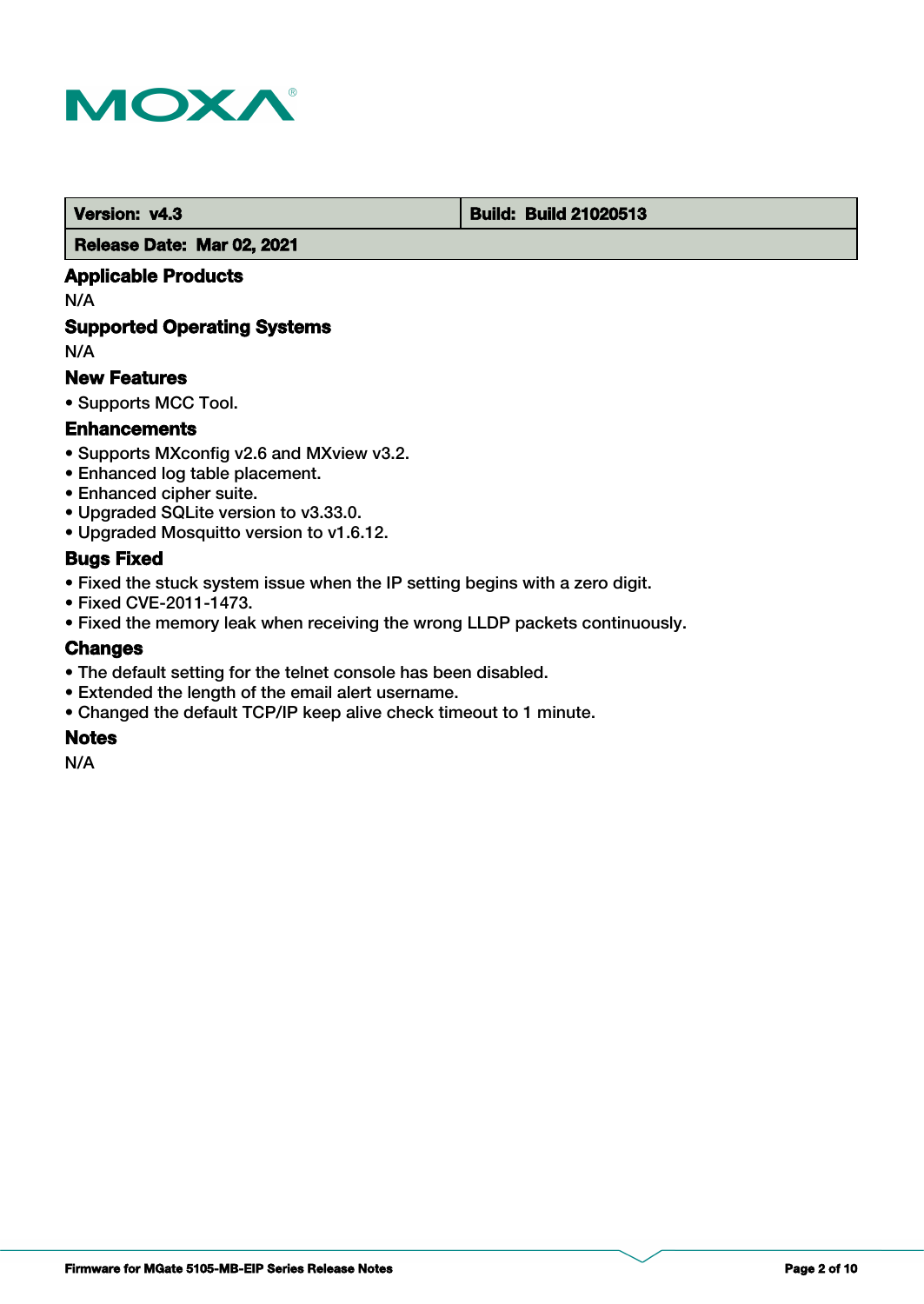

 **Version: v4.2 Build: Build: Build 19112022** 

 **Release Date: Nov 20, 2019**

### **Applicable Products**

N/A

### **Supported Operating Systems**

N/A

### **New Features**

N/A

#### **Enhancements**

• Enhances EtherNet/IP-to-MQTT protocol conversion performance.

### **Bugs Fixed**

- Fixed incorrect display of dataflow direction in I/O data mapping page.
- Fixed faulty I/O data mapping issue.
- Fixed command injection cybersecurity vulnerability with built-in web console UI.

### **Changes**

N/A

#### **Notes**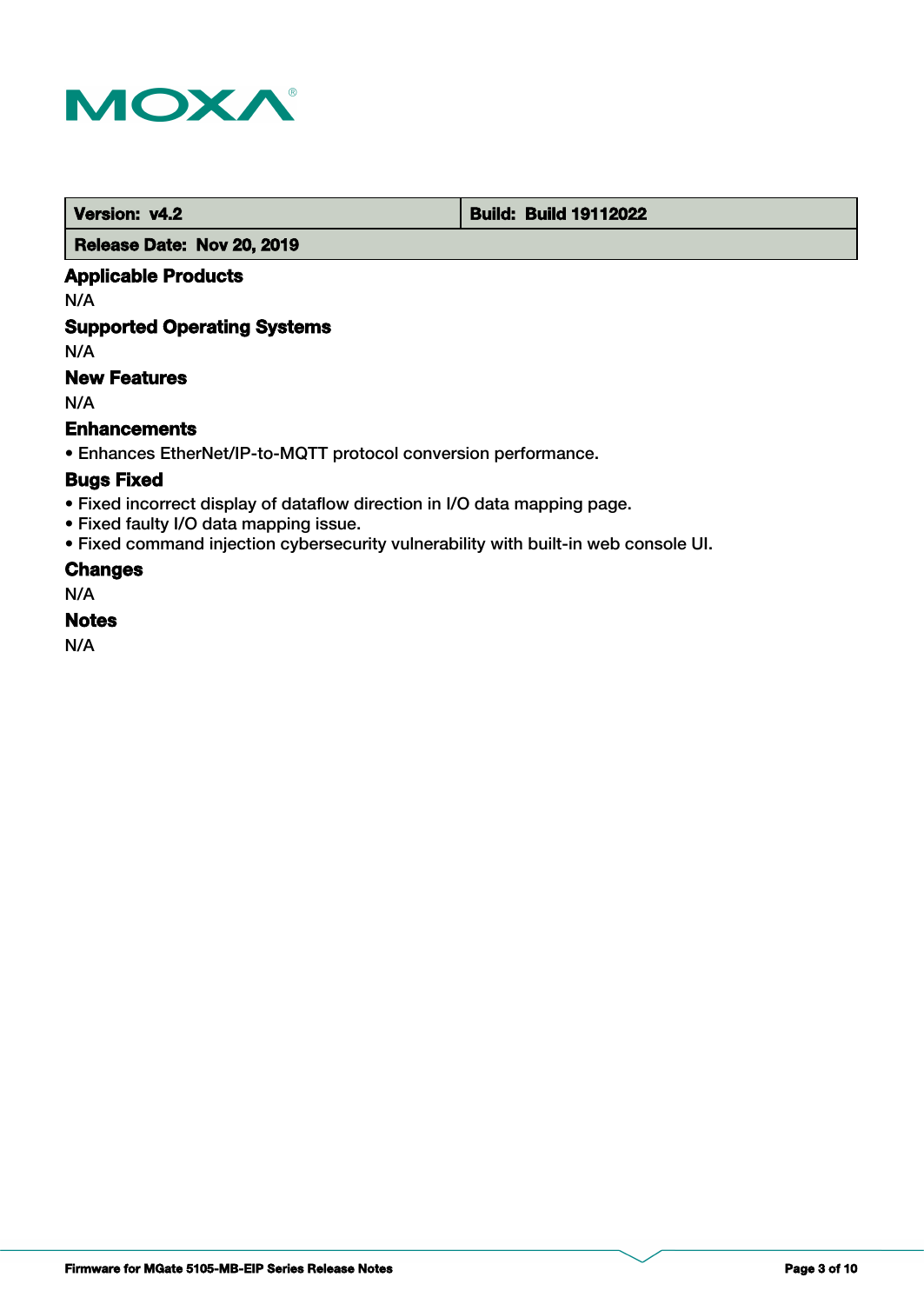

#### **Version: v4.1 Build: Build: Build 19052716**

 **Release Date: Jul 02, 2019**

#### **Applicable Products**

MGate 5015-MP-EIP, MGate 5015-MP-EIP-T

# **Supported Operating Systems**

N/A

# **New Features**

N/A

### **Enhancements**

- Upgraded OpenSSL version to v1.1.1b.
- Upgraded SQLite version to v3.27.2.
- Upgraded Net-SNMP version to v5.7.3.
- Optimized the response time on Modbus write command under Modbus slave mode.

#### **Bugs Fixed**

N/A

#### **Changes**

N/A

#### **Notes**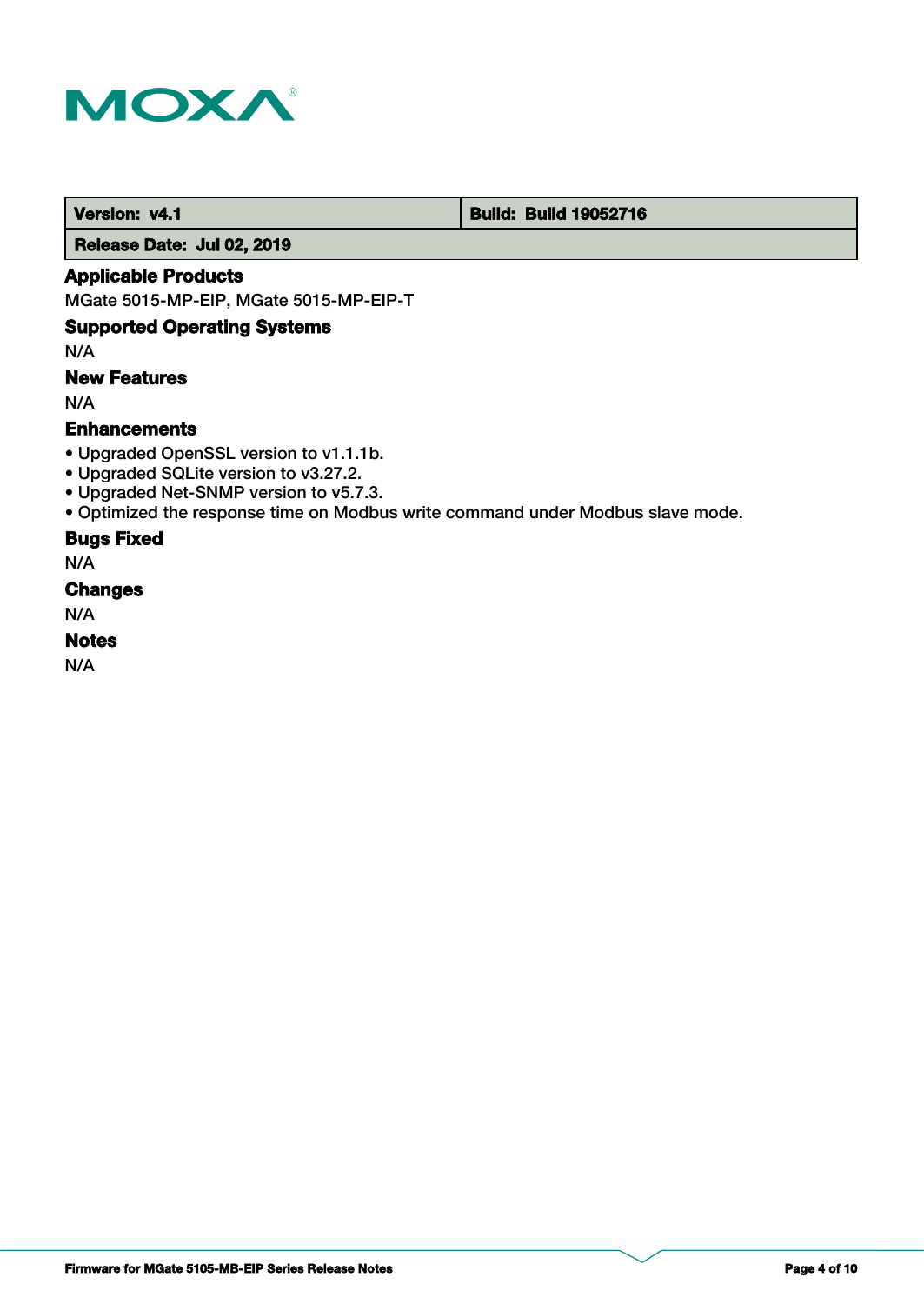

 **Version: v4.0 Build: 19033000** 

 **Release Date: Mar 31, 2019**

### **Applicable Products**

N/A

# **Supported Operating Systems**

N/A

#### **New Features**

- Connects Modbus/EtherNetIP I/O Data to Azure Cloud
- Connects Modbus/EtherNetIP I/O Data to Alibaba Cloud
- Connects Modbus/EtherNetIP I/O Data to MQTT

#### **Enhancements**

• Changes the default value to byte for Endian swap in the Modbus Setting pages

#### **Bugs Fixed**

N/A

### **Changes**

N/A

### **Notes**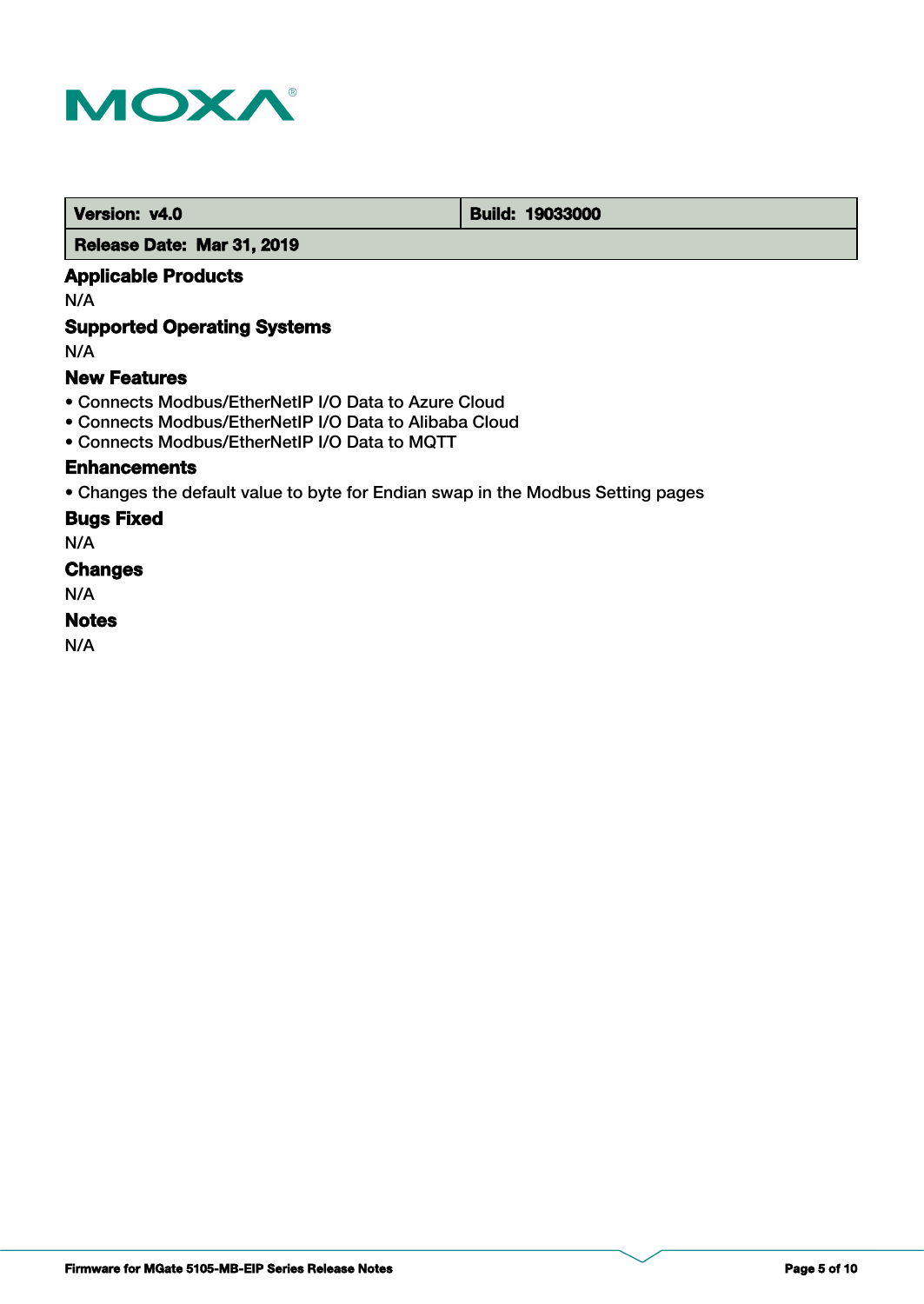

 **Version: v3.0 Build: 18092716** 

 **Release Date: Jan 09, 2019**

### **Applicable Products**

MGate 5105-MB-EIP, MGate 5105-MB-EIP-T

### **Supported Operating Systems**

N/A

### **New Features**

- Supports new hardware rev. v1.1.0.
- Supports Accessible IP additional restrictions.
- Modified firmware structure for security purposes; need to upgrade to v2.0 before upgrading to v3.0.

### **Enhancements**

N/A

### **Bugs Fixed**

N/A

#### **Changes**

N/A

### **Notes**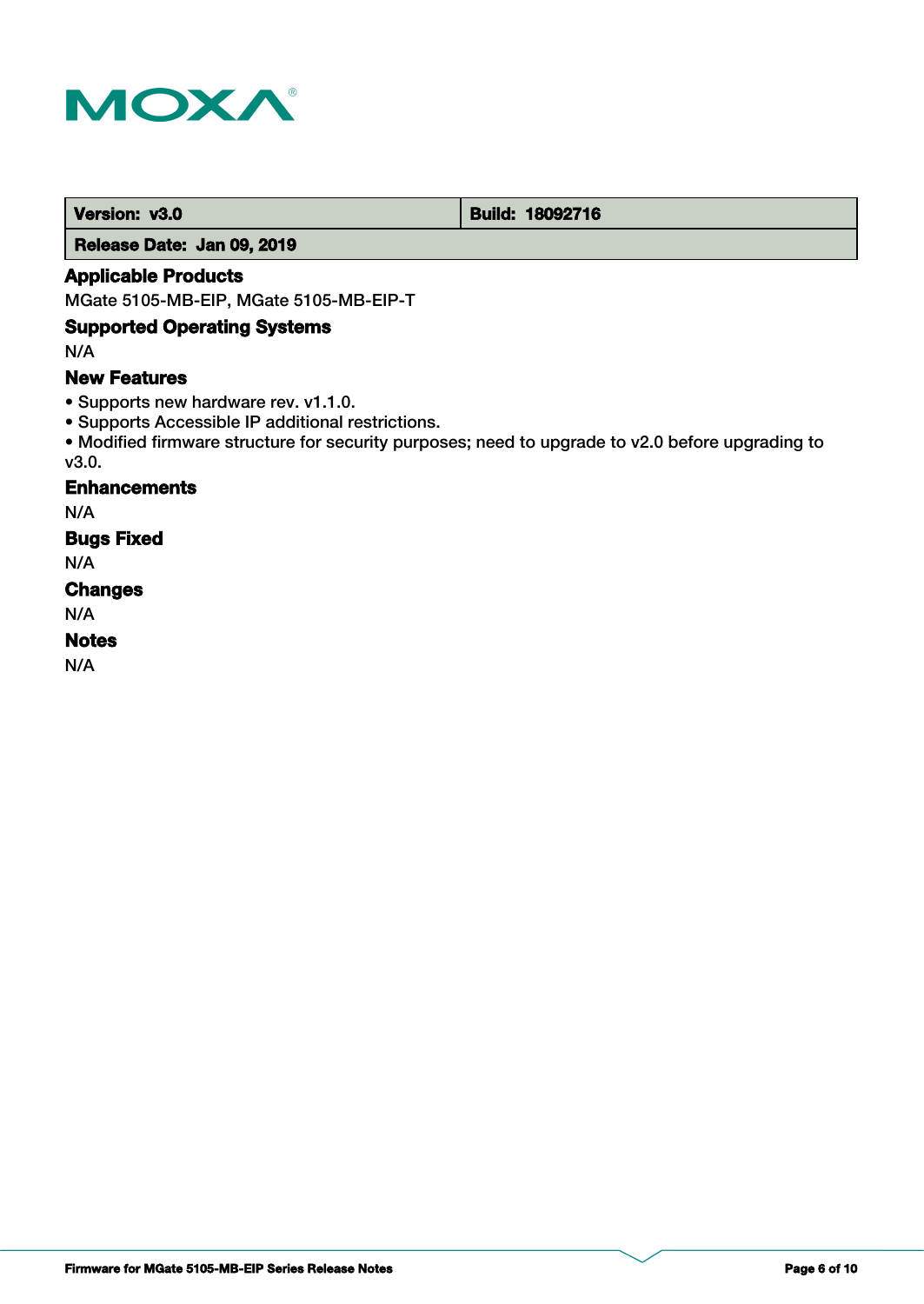

#### **Version: v2.0 Build: Build: Build 18012622**

 **Release Date: Mar 21, 2018**

### **Applicable Products**

MGate 5105-MB-EIP, MGate 5105-MB-EIP-T

#### **Supported Operating Systems**

N/A

#### **New Features**

- Passed ODVA EtherNet/IP Specification (CT14) conformance test .
- Added Telnet/SSH console.
- Added quick setup wizard.

#### **Enhancements**

- Supports security features based on IEC-62443.
- Supports Modbus TCP traffic log.
- Supports Modbus status monitoring and fault protection functions.
- Supports EtherNet/IP status monitoring and fault production functions.
- Accessible IP List supports denying Web/Telnet/SSH console access.

#### **Bugs Fixed**

• Incorrect topology display due to forwarding LLDP frames to another LAN port.

#### **Changes**

N/A

#### **Notes**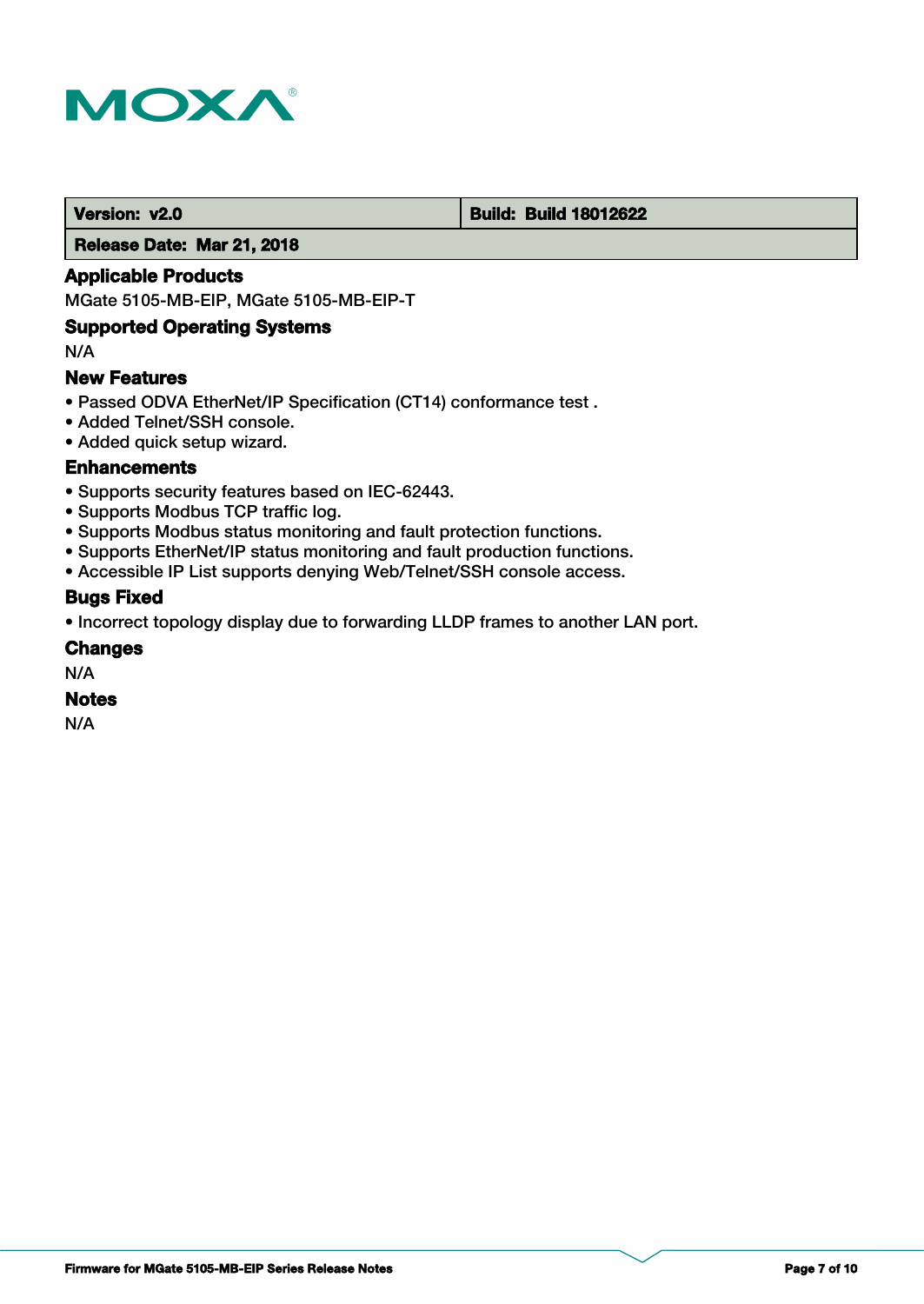

#### **Version: v1.2 Build: Build: Build 16070415**

 **Release Date: Nov 11, 2016**

#### **Applicable Products**

MGate 5105-MB-EIP, MGate 5105-MB-EIP-T

#### **Supported Operating Systems**

N/A

#### **New Features**

N/A

#### **Enhancements**

• Supports Name/Contact/Location settings for MXconfig.

• Patched glibc to protect against GHOST vulnerability.

### **Bugs Fixed**

• HTTPS web server enhancements to protect against DROWN attacks.

• In a race condition, EtherNet/IP and Modbus communication may sometimes stop, and the system needs to be reset to recover.

• In Modbus TCP Master mode, sending write command using data change trigger mode will terminate the communication link.

• In DHCP mode, SNMP tool reading a private MIB file would return the default IP/netmask/gateway.

• Modbus master mode would sometimes send incorrect data when write command is in cyclic mode and set to byte swap.

### **Changes**

N/A

# **Notes**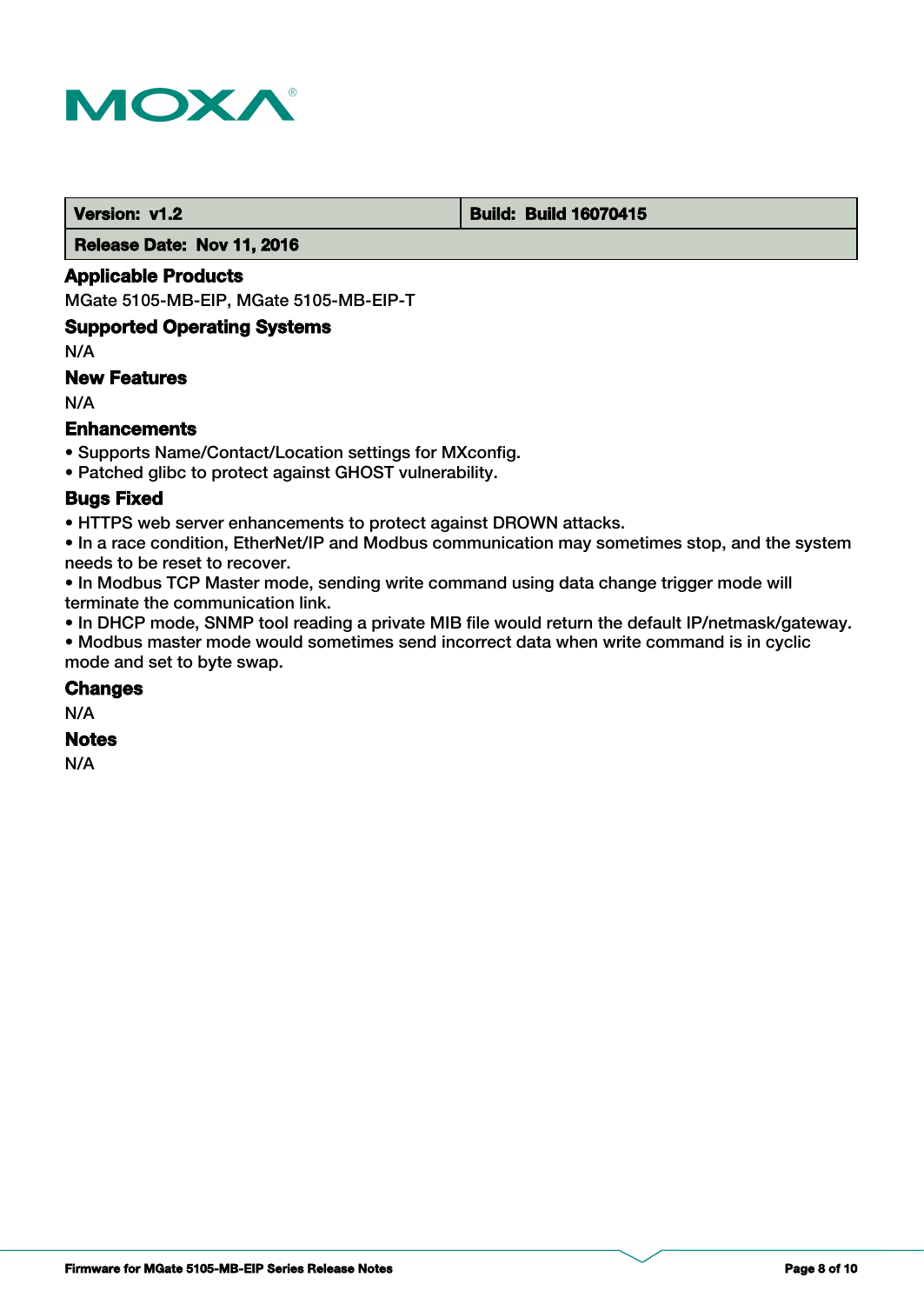

#### **Version: v1.1 1.1 Build: Build: Build 13111222**

 **Release Date: N/A**

### **Applicable Products**

MGate 5105-MB-EIP, MGate 5105-MB-EIP-T

### **Supported Operating Systems**

N/A

#### **New Features**

• Passed ODVA conformance test.

#### **Enhancements**

- Supports 100 ms Modbus command polling interval.
- Improved compatibility with the ABB IRC5 robot.

### **Bugs Fixed**

- EtherNet/IP class connection timeout is too long.
- Declared ListServices capability in the support flag.

• MGate 5105-MB-EIP should not send a response when receiving a packet with the wrong session ID.

#### **Changes**

N/A

#### **Notes**